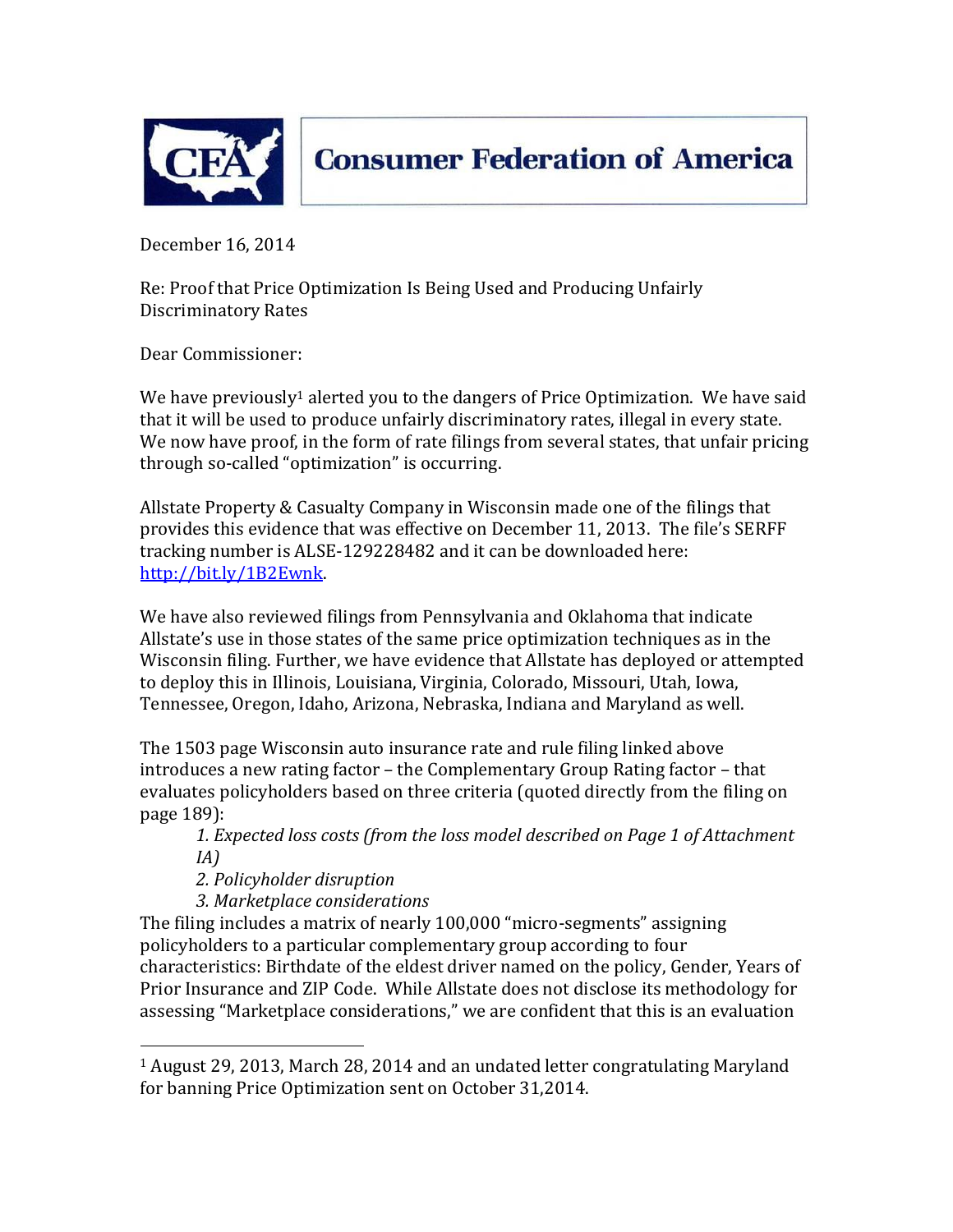of non-risk related factors such as price elasticity of demand and other characteristics related to willingness to pay higher than actuarially sound rates.

Here is an example of the unfairly discriminatory impact of this new pricing scheme:

A male driver with a perfect driving record, who had been with his previous auto insurance company for more than five years, lives in Mequon, Wisconsin (53092) and was born on January 12, 1968 *pays 29.5% more than the exact same driver* would if he were instead born three months later on April 9, 1968.

A perusal of the rate filing's tables reveals innumerable examples of drivers who are otherwise exactly the same, paying different rates ostensibly attributable to the day of the year on which they were born and any "marketplace considerations" associated with the customer born on that date.

To facilitate a quick review of this startling new filing, we suggest you focus on the following items (all pages refer to the PDF page number rather):

- 1. The filing's description of "RULE 79 COMPLEMENTARY GROUP RATING" (page 25);
- 2. Premium Calculation (page 28), which incorporates the new "Complementary Group Rating Factor" as the final multiplicative factor (step number 40) in the insurer's premium calculation;
- 3. Rule 79 COMPLEMENTARY GROUP RATING (CGR) FACTOR (pages 30-45), which lists approximately 1,000 different "complementary groups," of which approximately 900 appear to have unique rating relativities ranging from 0.1066 to 9.3823;
- 4. Attachment IA (particularly page 180 and 181), which discusses the use of Generalized Linear Models and the new loss model's interaction with CGR;
- 5. Allstate's introductory letter describing the new CGR (page 186);
- 6. Allstate's description of the components of the complementary group assignment structure (page 189); and
- 7. Attachment VI (page 191-1503) showing nearly one hundred thousand micro-segments and the complementary group assignment for each. 2

Here is what CFA has determined is going on in this filing (and the many similar filings throughout the country):

- Allstate first introduces a new Generalized Linear Model "which is significantly more predictive of expected loss costs." (See Attachment 1A, Page 1 in filing)
- At the same time, Allstate introduces its Complementary Group Rating Plan (CGRP). This is not part of the risk-based loss cost model but, rather, a rating

 $\overline{\phantom{a}}$ <sup>2</sup> See Exhibit VI, with more than 1,300 pages of about 75 micro-segments per page.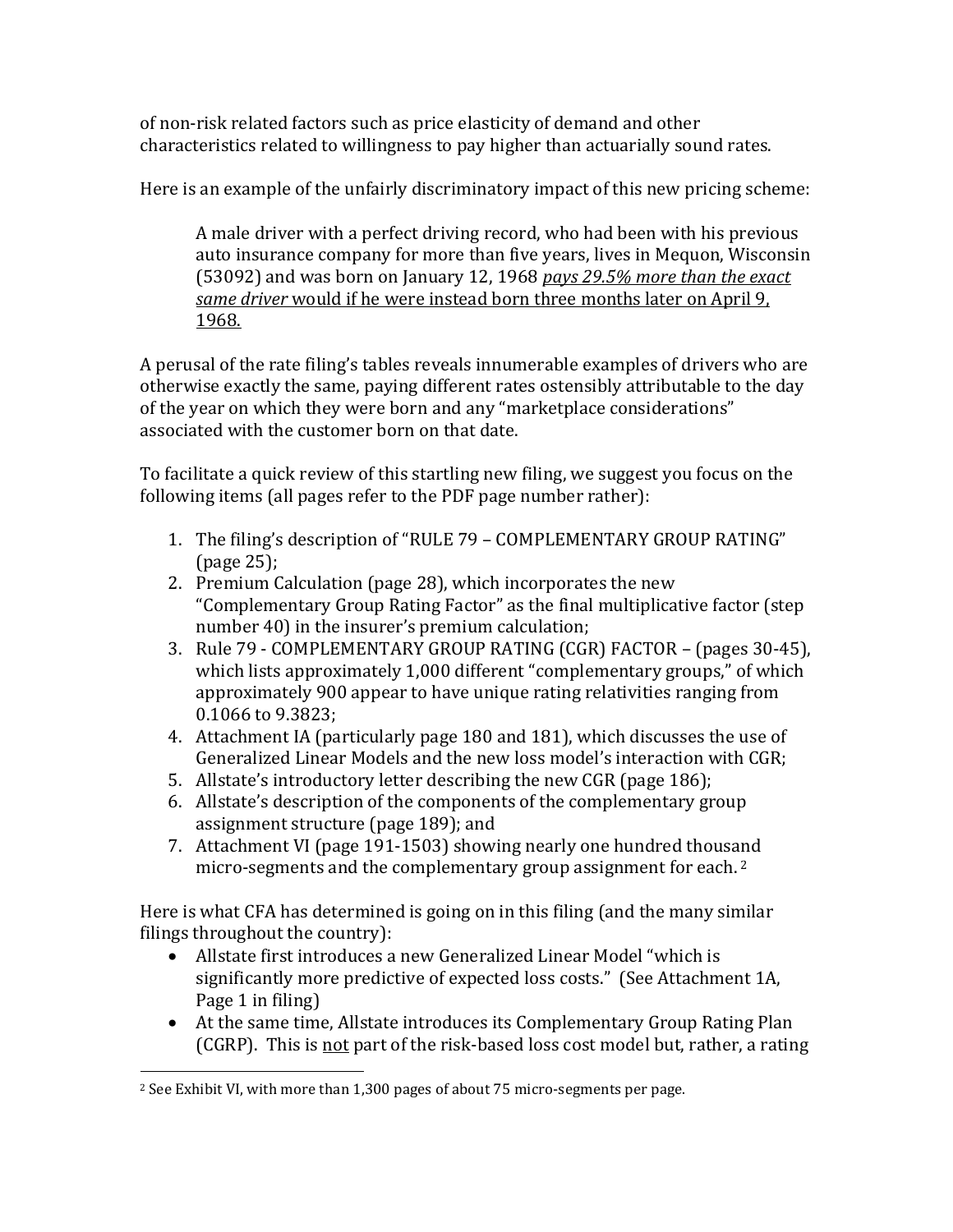superstructure into which Allstate incorporates the new loss model *and*  other non-risk-based characteristics. (See Attachment 1A, Page2)

- Under CGRP, each policy is assigned to a "micro-segment." There are, in fact, more micro-segments in Wisconsin than policyholders served by this Allstate company. It is very possible that each of Allstate Property and Casualty Insurance Company's Wisconsin policyholders resides in his or her own micro-segment.<sup>3</sup>
- Each micro-segment is placed into one of one thousand Complementary Groups based on certain criteria – expected loss costs, policyholder disruption and market considerations – that are not further explained.
- This Complementary Group serves as a new rating factor. Each Complementary Group has a rating relativity ranging from a low of 0.1066 to a high of 9.3823(so the high factor is nearly 9000% higher than the low factor). This factor is applied as Step 40 in the "Premium Calculation" and, importantly, is applied after all risk factors are applied. Though clearly a rating factor, Complementary Group is, explicitly, not a risk factor.

As noted above, we believe that elasticity of demand is introduced through the "market considerations" criterion, as are caps on large rate swings through the disruption criterion. Although, the model used for price elasticity is not shown in the filing, a regulator could obtain it during the rate application process, a market conduct exam, or at any time by order of the Commissioner.

The filing shows what we have alleged throughout the ongoing debate over Price Optimization: that insurers are unable to resist the temptation to use Price Optimization to break up risk classes and base prices on non-risk related factors such as price elasticity. We highly doubt that Allstate is the only company using these illegal techniques, though we do not know if other insurers are as brazen in their deployment of price optimization as Allstate. Other insurers appear to have developed other ways of price-optimizing: increasing the relativities for the characteristic correlated with low elasticity of demand, or possibly basing tiering and running mate placement of risks on non-risk characteristics. Such methodologies thus incorporate elasticity of demand surreptitiously rather than through the explicit rating factor approach Allstate is now using in Wisconsin and other states. Regardless of how it is done—whether through an explicit rating factor or through more hidden means--CFA believes price optimization will always result in unfairly discriminatory pricing that is illegal everywhere.

 $\overline{\phantom{a}}$ 

<sup>3</sup> In its Pennsylvania filings introducing these concepts, Allstate acknowledges that only about 1,800 of the company's 300,000 policyholders (less than 1%) do not have their own unique micro-segment. In fact, in that state, Allstate has so many potential micro-segments that it needed to condense its micro-segment disclosure. Otherwise, "there would have been over 200,000,000 additional microsegments listed, which would represent over 2,000,000 additional pages with each filing." (Attachment VII, Page 1).